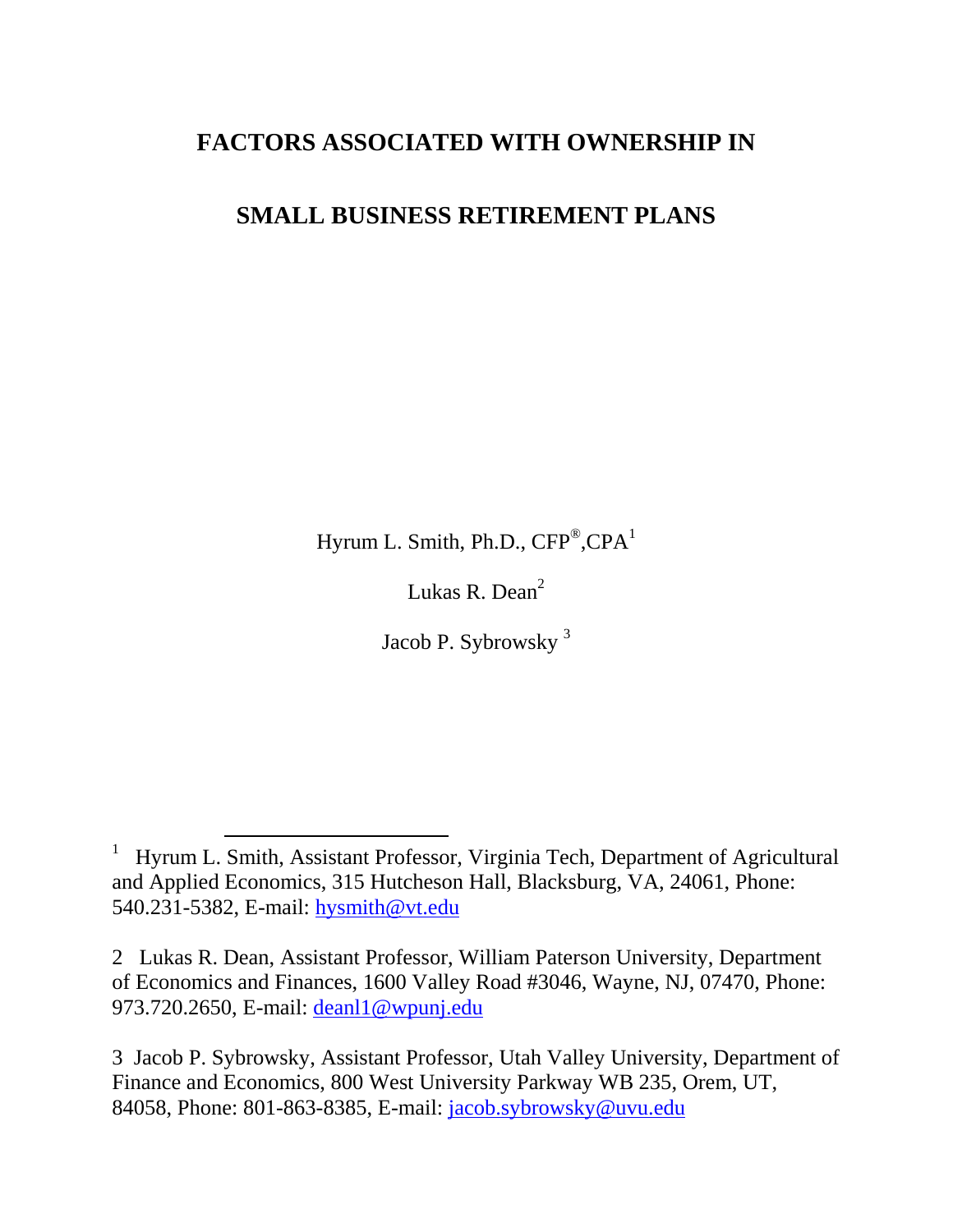#### **Introduction**

Only 37% off employees at small private-sector firms participated in some sort of employer-sponsored retirement plan in 2007 (BLS, 2007). This participation rate has remained relatively stagnant over the last 20 year--only 36% of employees at small private-sector firms participated in an employer-sponsored retirement plan in 1990 (BLS, 2001). While much of the previous literature has studied retirement savings among workers and employees, little empirical research has investigated factors associated with small business retirement plans (Lichtenstein, 2010). The purpose of this paper, therefore, is to determine, using data from the Survey of Consumer Finances, which household characteristics are associated with ownership in small business retirement plans.

#### **Literature**

The Savings Incentive Match Plan for Employees (SIMPLE) and the Simplified Employee Pension (SEP) plan are two major retirement plans intentionally designed to help small employers save for retirement. SIMPLEs were created by the American Job Creation Act of 1996 and codified under IRC Section 408(p)(2001). In order to participate, employers must have no more than 100 employees and offer no other retirement plan. Further, in exchange for making mandatory employer contributions (either 3% dollar-for-dollar match on employee's elective contributions or 2% non-elective contribution to all eligible employees accounts), the plan is not subject to the more costly and burdensome nondiscrimination tests of qualified plans. The maximum amount an employee may elect to defer in a SIMPLE is \$11,500 (\$14,000 if age 50 or older) in 2010 and 2011. Employee elective deferral contributions and employer contributions are deductible by the employer and remain fully vested by the employee at all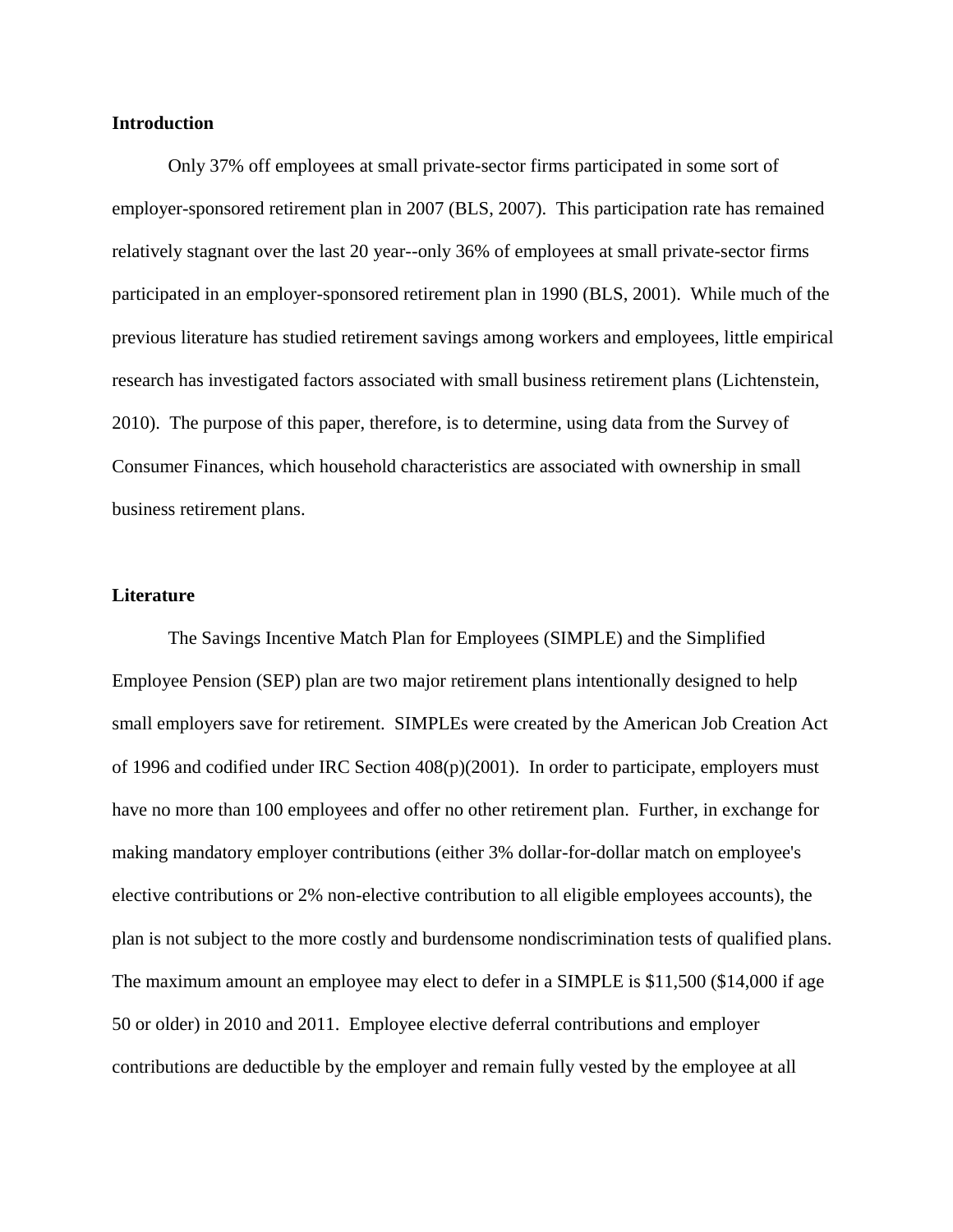times. The Revenue Act of 1978 created Simplified Employee Pension (SEP) plans, which are described in IRC Section 408(k) and may be used for employers who do not already sponsor a retirement plan. Similar to SIMPLEs, earnings on contributions grow tax-deferred and contributions are fully deductible by the employer and fully vested by the employee. In contrast, only employers make contributions to SEPs, although those contributions are discretionary (employer may decide from year to year whether to contribute). However, when made contributions must be the same percentage for all eligible employees. Contributions to SEPs may not exceed 25% of employee compensation up to a maximum of \$49,000 in each year 2010 and 2011.

Despite the fact that SIMPLE and SEPs have been available for at least a decade they have experienced minimal growth. In 2004, only 1.57 million taxpayers reported owning SEP accounts and 1.94 million taxpayers reported owning SIMPLE IRA accounts (Kobe, 2010), both of which are small when you consider the total U.S. population was 293.0 million in 2004 per the U.S. Census. Popkin and Company (2005) report that cost per employee to administer employee benefits is higher among smaller employers, thus discouraging participation in small business retirement plans relative. After similarly noting the lack of growth of small business retirement plans over the years, Topoleski (2011) propose that lack of small business retirement plan participation is likely due to the fact that small employers are more likely than larger businesses to go out of business in any given year. While these previous studies suggest at what might contribute to small business retirement plan participation, little empirical research has actually been performed to investigate different factors associated with ownership in such plans. This paper seeks to help fill this gap by studying which quantitative or qualitative factors, such as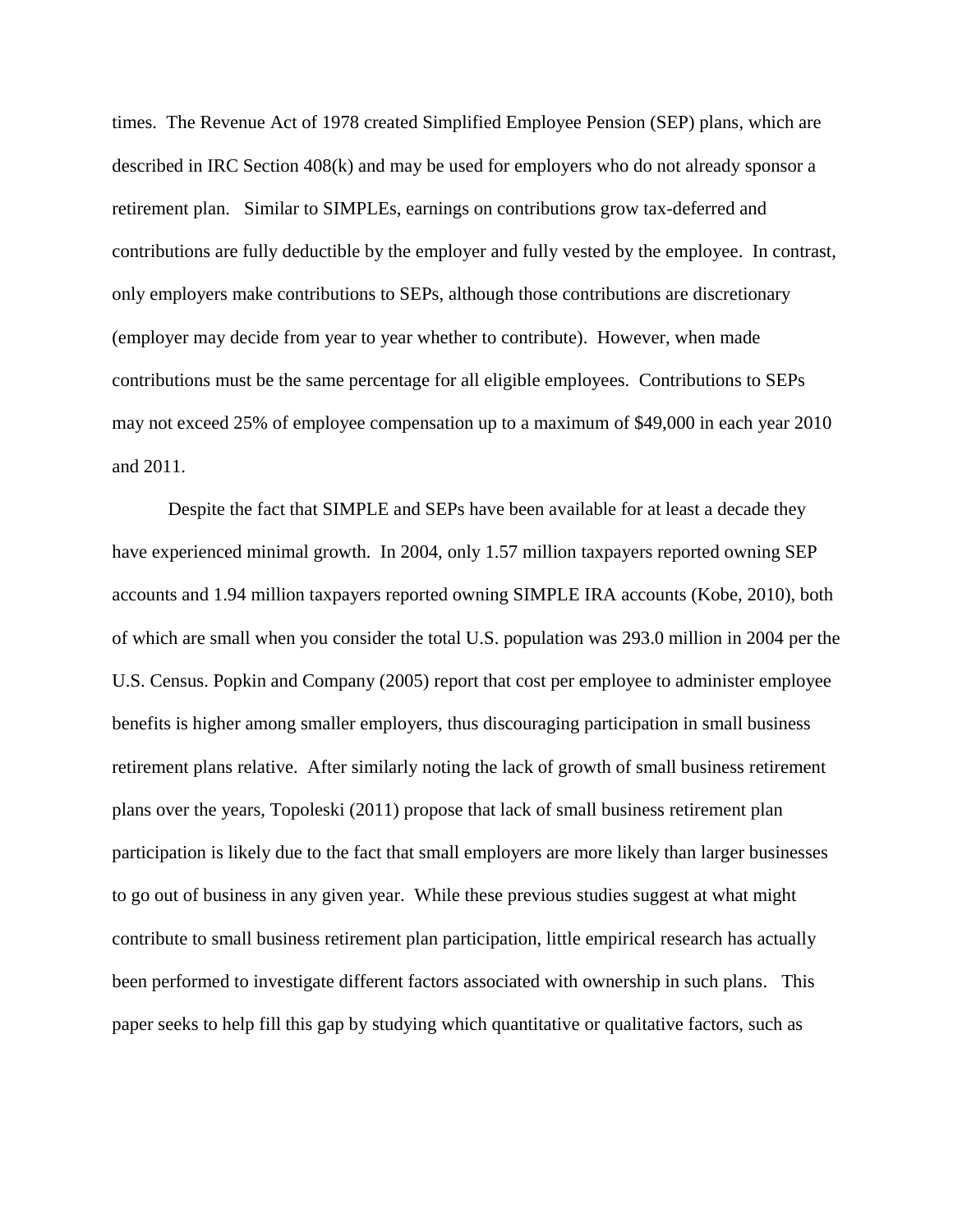having access to a financial planner, influence ownership of tax-deferred retirement plans among the self-employed.

We frame the likelihood of owning a small business retirement plan as follows: Likelihood Self-Employed Owning a Tax-Deferred Retirement Plan==

 *f* (Financial Planner, Marginal Tax Rate, Liquidity Savings Needs, Other Demographic) We hypothesize that self-employed households, after controlling for demographic characteristics, that have access to a financial planner, higher marginal tax rate, or strong retirement savings motive are more likely to own a tax-deferred retirement plan, while households with greater liquidity savings needs are less likely to own a tax-deferred retirement plan. acket, older (up until retirement), more educated, and wealthier are more likely to own a SEP or SIMPLE. Given that this is a cross-sectional survey, survey years, in addition to other demographic variables, are included in the model to control for any specific year effects.

#### **Methods**

## *Data*

The Surveys of Consumer Finances (SCF) is a triennial cross-sectional survey sponsored by the Federal Reserve Board (FRB) and includes details on household education, wealth, finances, employment, and other factors important for this study (such as whether the household owns a SEP or SIMPLE plan). In order to focus in more recent years, the sample of selfemployed households during SCF survey years 2004 and 2007 were included in this study, which resulted in a total sample size of 2,531. Given the oversampling of wealthy respondents inherent in the SCF, descriptive data in this survey was weighted using the sampling weights provided by the Federal Reserve Board in order present nationally representative descriptive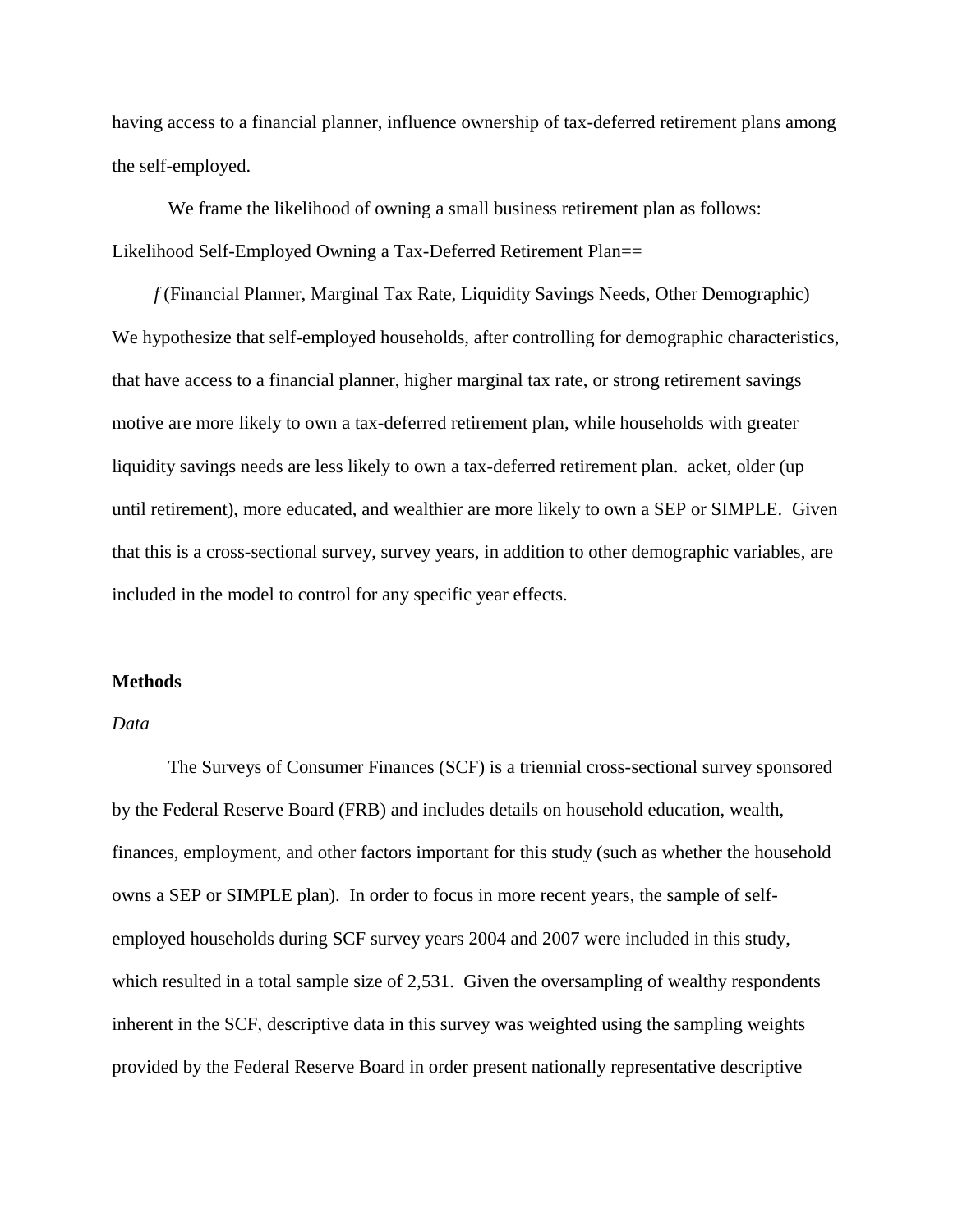statistics. Further, given the use of multiple imputed data, the repeated-imputed inference (RII) technique was used in our regression analysis (Montalto and Sung, 1996).

## *Empirical Model and Coding*

 $\overline{\phantom{a}}$ 

Given our interest in examining the factors associated with the likelihood of a selfemployed household owning a tax-deferred retirement account, the following logistic regression model is developed:

 $\log(p_i/(1-p_i) = \beta_0 + \beta_1$ Financial Planner<sub>i</sub> +  $\beta_2 MTR_i + \beta_3$ Liquidity<sub>i</sub> +  $\beta_4$ IncUncertain<sub>i</sub> +

 $\beta_5$ EconWorse<sub>i</sub> +  $\beta_6$ RetSavMotive<sub>i</sub> +  $\beta_7$ Age<sub>i</sub> +  $\beta_8$ Age<sup>2</sup><sub>i</sub> +

 $\beta_9$ FinAsset<sub>2i</sub> +  $\beta_{10}$ FinAsset<sub>3i</sub> +  $\beta_{11}$ FinAsset<sub>4i</sub> +  $\beta_{12}$ FinAsset<sub>5i</sub> +  $\beta_{13}$ Year07<sub>i</sub>+ $\varepsilon_1$ 

In this model,  $p_i$  = the probability that self-employed household i owns a tax-deferred retirement plan (Keogh, IRA, or SEP/SIMPLE IRA plan). A household is determined to own a tax-deferred retirement plan if it owns a Keogh, IRA, or SEP/SIMPLE IRA plan. A household that reports a financial planner as one of its top three sources when seeking information for savings and investing decisions is considered having access to a financial planner (coded 1). The marginal tax rate of the household was calculated using the TAXSIM coding developed by Kevin Moore of the National Bureau of Economic Research.<sup>1</sup> Marginal tax rate is expected to be positively related to small business retirement ownership for two reasons: the deduction for contributions increases as tax rate increases and marginal tax rate is positively related to greater income. Three variables were created to proxy for uncertainty that the household business will survive—a measure for liquidity, uncertainty in future income, and poor future expectations of the economy. Applying a similar proxy for liquidity constraints within the SCF used by Amromin, Huang, and Sialm (2007), a household is considered to be liquidity constrained if it

<sup>&</sup>lt;sup>1</sup> This code can be accessed for all SCF years at the website<http://www.nber.org/~taxsim/to-taxsim/scf/>.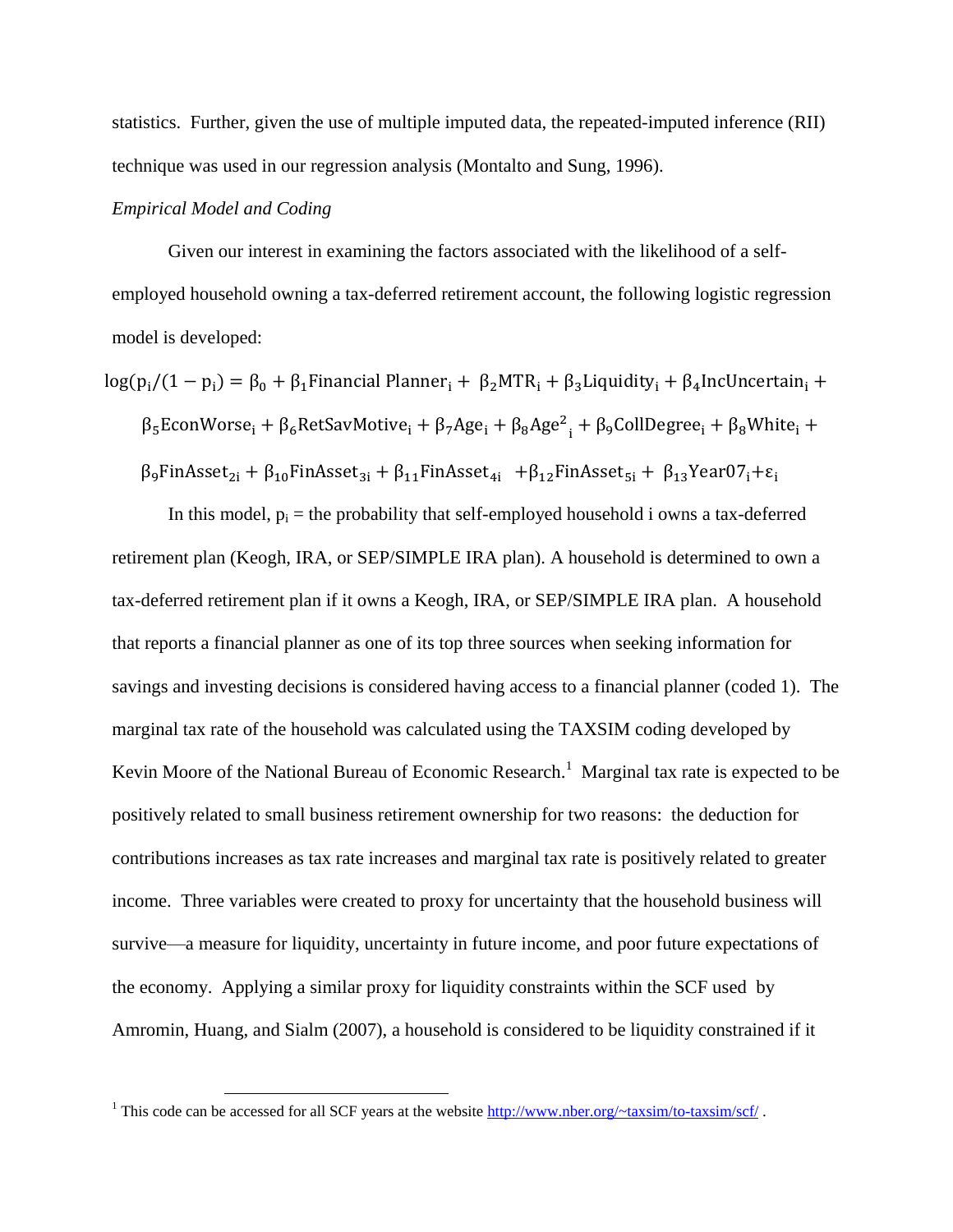was (a) turned down for credit at least once during the last five years, or (b) was not able to obtain credit later or discouraged from applying again, or thought it might be turned down so it didn't apply. The SCF asks the household whether it usually has a good idea of what the next year's income will be. If the household reported "no" then we coded the IncUncertain dummy variable 1. The SCF asks the household whether it believes the U.S. economy will perform better, worse, or about the same as it has over the past five years. Being liquidity constrained, having uncertain income and expecting the economy to perform worse are all expected to be negatively related to owning a tax-deferred retirement plan. If the household reported "worse" then we coded the EconWorse dummy variable 1. If the household reported that its primary savings motive was saving for retirement or old age then we coded the RetSavMotive dummy variable 1. Age and age squared are used to proxy for savings at life cycle stages. We expect age to be positively related while age squared negatively related to owning a tax-deferred instrument since households are more likely to save up until retirement and then stop saving after retirement. If the head of household reported having a college degree, we coded the CollDegree dummy variable 1. If a household best described themselves as being White or Caucasian versus part of a another race category (i.e. Black/African-American, Hispanic/Latino, Asian, American Indian/Alaska Native, Native Hawaiian/Pacific Islander, other) then the household was considered white (coded 1); otherwise the household was considered non-white (coded 0). After adjusting for inflation using the CPI index and same methodology employed by the Federal Reserve Board when reporting on the SCF, quartiles of financial assets were created. Finally, dummy variables for each SCF survey year were included. It is hypothesized that a selfemployed household holding a college degree, having greater financial assets, or being in the 2007 SCF survey year is more likely to own a tax-deferred retirement plan.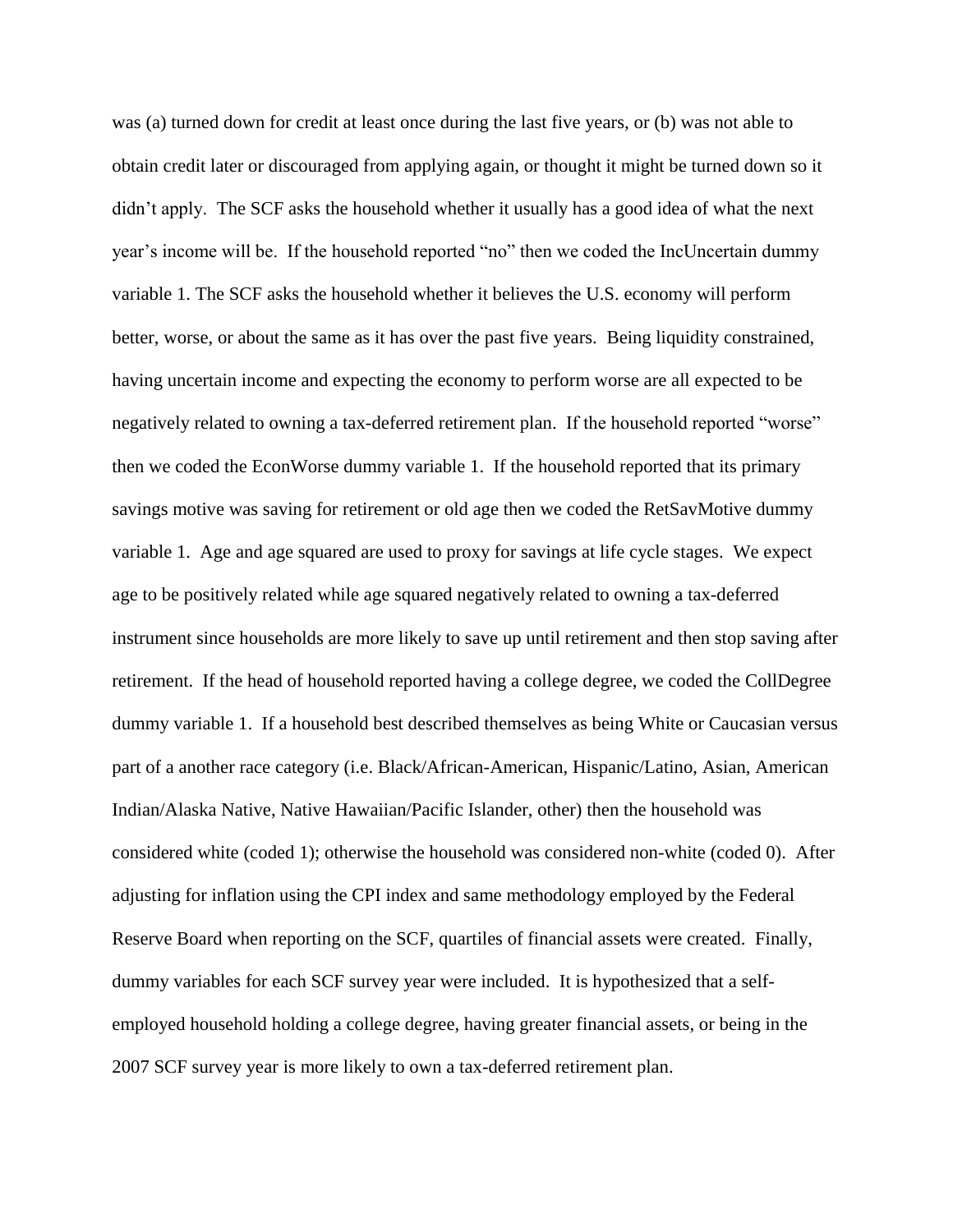#### **Results and Conclusion**

Table 1 presents descriptive statistics for self-employed non- tax-deferred owners and self-employed tax-deferred owners. The descriptive statistics are consistent with the direction of our expectations regarding tax-deferred owners—33.54% have access to a financial planner (15.83% for non-tax-deferred owners), have an average marginal tax rate of 24.69% (14.35% for non-tax-deferred owners), 8.75% are liquidity constrained (31.59% for non-tax-deferred owners), 34.23% report uncertain income (44.73% for non-tax-deferred owners), 19.59% expect the economy to worsen over the next five years (27.42% for non-tax-deferred owners), 51.71% have a strong retirement savings motive (34.46% for non-tax-deferred owners), have an average age of 52.27 (45.92 for non-tax-deferred owners), 65.48% have at least a college degree (36.51% for non-tax-deferred owners), and 63.5% are in the highest quintiles of financial assets (24.61% for non-tax-deferred owners).

Results among self-employed households are shown after controlling for factors in the logistic regression model as displayed in Table 2. Households with access to a financial planner almost 30% more likely to own a tax-deferred retirement plan. As expected, marginal tax rate is positively related to tax-deferred retirement plan ownership. Liquidity constrained households are 50% less likely to own a tax-deferred retirement plan and households that expect the economy to worsen over the next five years are 32% less likely to own a tax-deferred retirement plan. Households with retirement as a primary savings motive are 40% more likely to own a taxdeferred retirement plan and those headed by someone with at least a college degree are 66% more likely to report having a tax-deferred retirement plan account. White households, on average, are almost 90% more likely to own a tax-deferred retirement account than non-white households. Consistent with our expectations, the linear coefficient for age is positive and the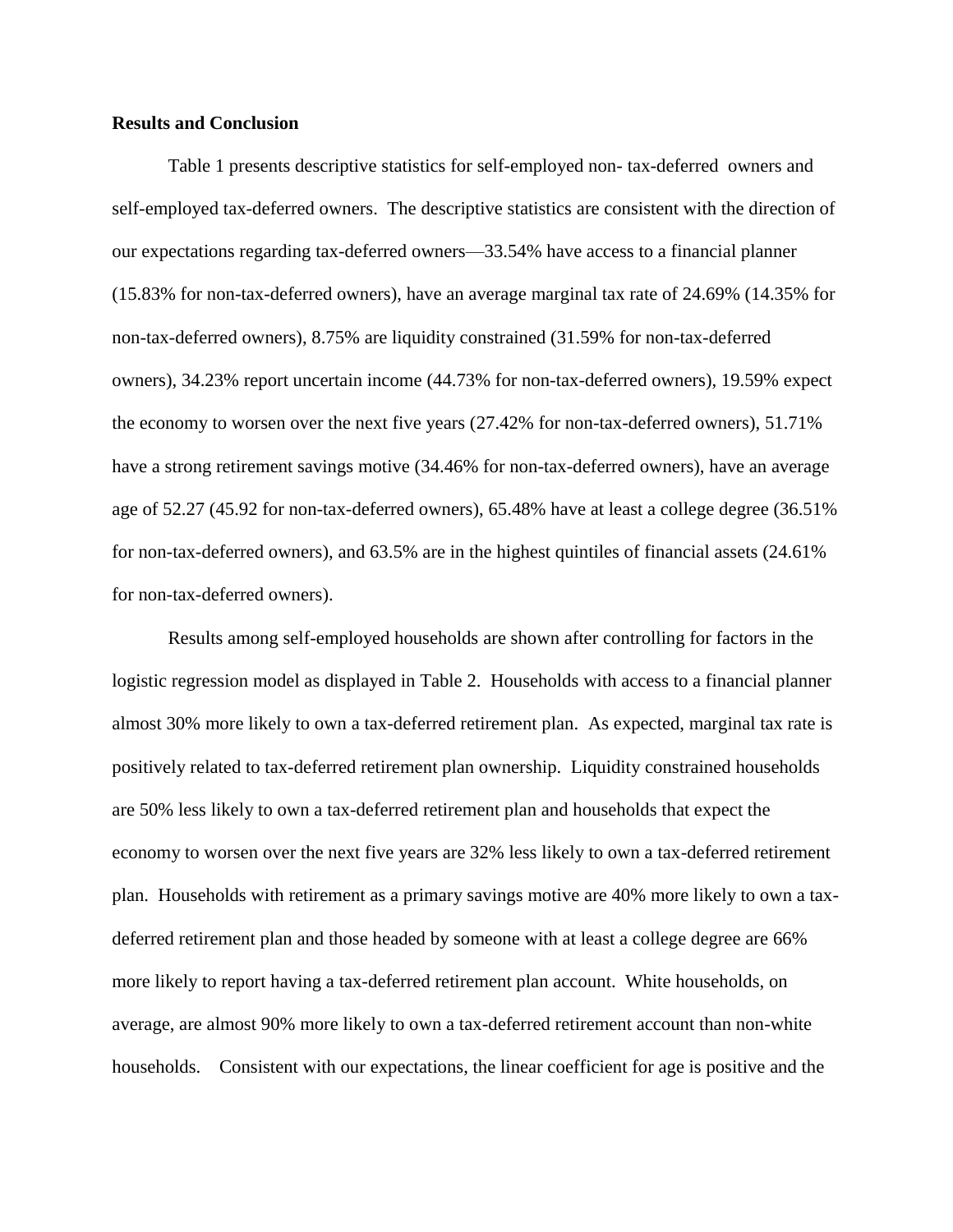coefficient for age squared is negative suggesting that, consistent with life cycle theory, savings should be positive as one ages and eventually decreases when entering retirement. As financial asset quintile increases, the likelihood of to owning a tax-deferred retirement plan steadily increases (with a household in the  $5<sup>th</sup>$  quintile being over three times as likely to own a taxdeferred retirement plan account, on average, than households in the  $1<sup>st</sup>$  quintile). No statistically significant difference exists between years 2004 and 2007. While income uncertainty was not statistically significant, its negative coefficient was consistent with expectations. These results show that, among self-employed households, those with access to a financial planner, higher marginal tax rate, greater retirement savings motive, older (up to retirement), more educated, white, and with greater financial assets are more likely to have a tax-deferred retirement account while households with greater liquidity constraints or expectations of the economy to worsen are less likely to own a tax-deferred retirement plan.

Results from this study highlight factors that are more likely to lead to increased participation among self-employed households in tax-deferred retirement plans. Given the government's desire to increased participation in small business retirement plans, results from this paper suggest that creating policies that improve access to financial planners, encourage increased education and provide greater liquidity to small business owners should lead to increased participation in retirement plans. While the Department of Labor (DOL) and Internal Revenue Service (IRS) joined together to create brochures on the advantages of different small business retirement plans, Kobe (2010) suggest that these brochures and education on these plans could be more widely distributed. Thus, placing these brochures or providing education in places where small business owners are more likely to be found could potentially increase participation. In addition, providing greater immediate liquidity to small business owners who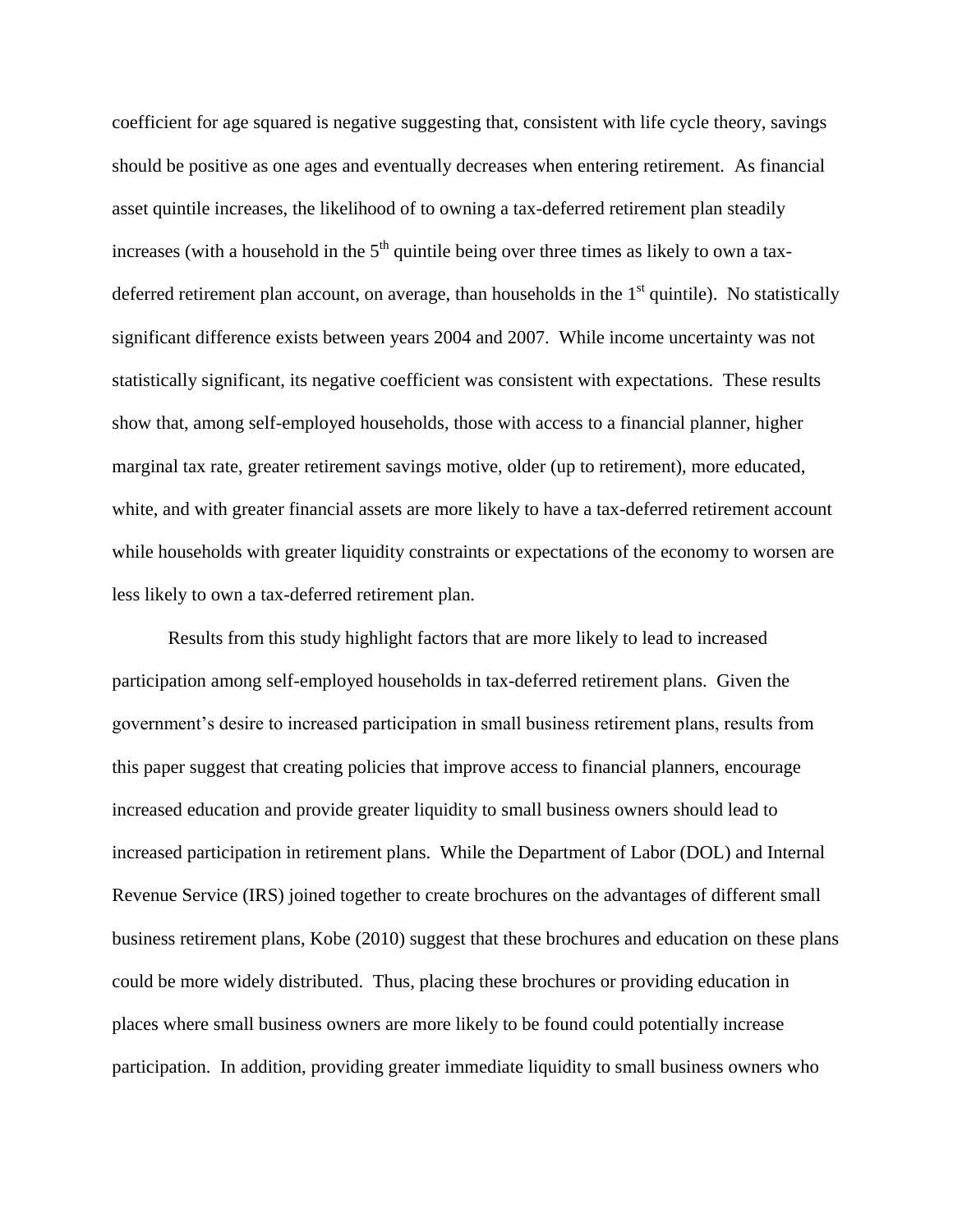contribute to tax-deferred retirement vehicles could facilitate greater participation. Perhaps this could be accomplished by combining more targeted education with allowing small business owners the ability to borrow from all types of their plans (including SEPs or SIMPLEs).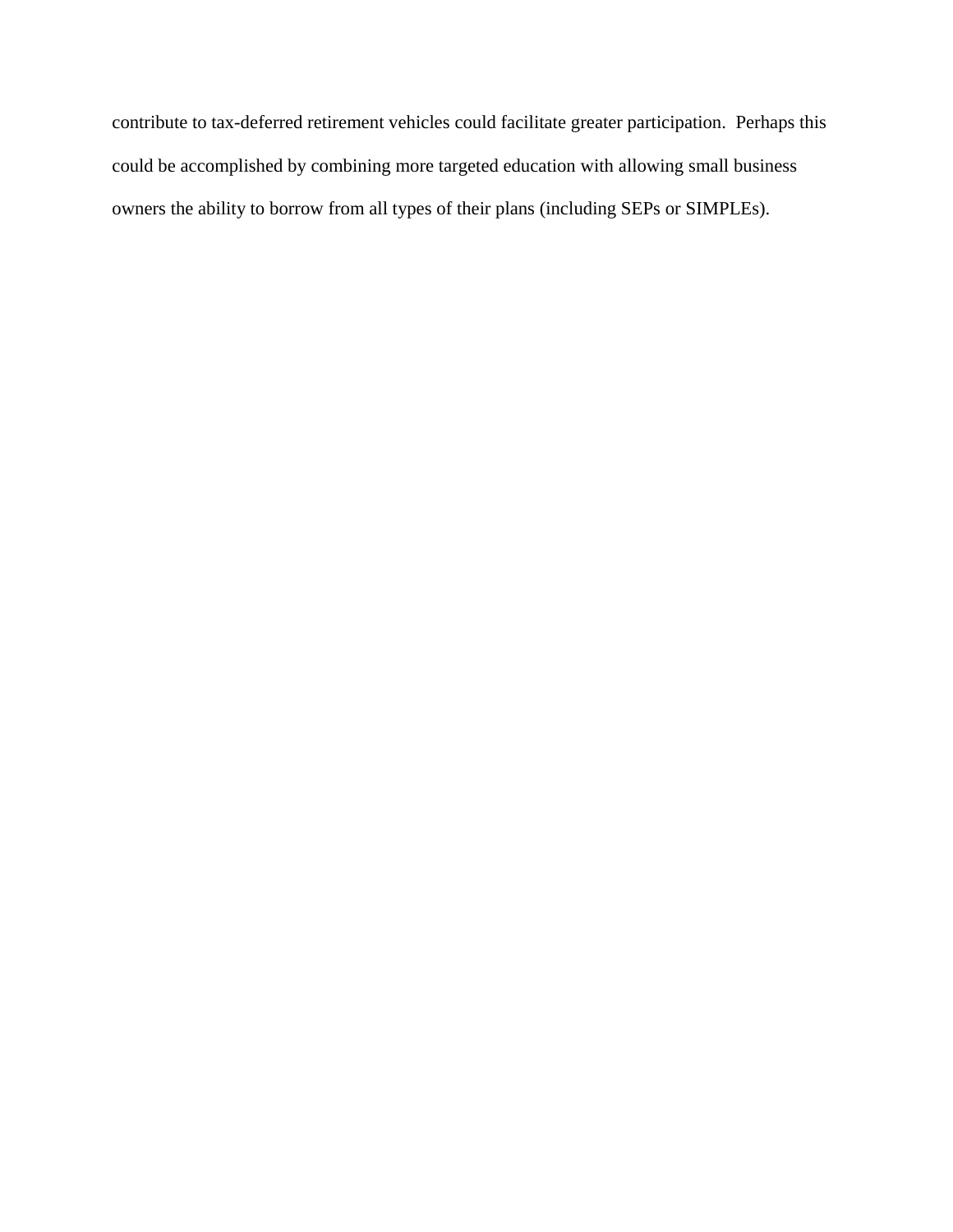## **References**

- Amromin, G., Huang, J. & Sialm, C. (2007). The tradeoff between mortgage prepayments and tax-deferred retirement savings. Journal of Public Economics, 91, 2014- 2040.
- Bureau of Labor Statistics (1991). Employee Benefits in Small Private Establishments, 1990. *Bulletin 2388,* September 1991.
- Bureau of Labor Statistics (2007). National Compensation Survey, March 2007. *Summary 07- 05,* August 2007.
- Kobe, K. (2010). Small Business Retirement Plan Availability and Worker Participation. (Small Business Administration, Office of Advocacy Working Paper, March 2010). Retrieved on May 3, 2011 from http://archive.sba.gov/advo/research/rs361tot.pdf
- Lichtenstein, J.H. (2010). Saving for Retirement: A Look at Small Business Owners. (Small Business Administration, Office of Advocacy Working Paper, March 2010). Retrieved on May 3, 2011 from http://archive.sba.gov/advo/research/rs362tot.pdf
- Montalto, C.P. & Sung, J. (1996). Multiple imputation in the 1992 Survey of Consumer Finances. *Financial Counseling and Planning*, *7(1),* 133-146.
- Popkin, J. & Company. (2005). Cost of Employee Benefits in Small and Large Businesses. (Small Business Administration, Office of Advocacy Working Paper, August 2005). Retrieved on May 3, 2011 from http://archive.sba.gov/advo/research/rs262tot.pdf
- Topoleski, J.J. (2011). 401(k) Plans and Retirement Savings: Issues for Congress. Congressional Research Service. Retrieved on May 3, 2011 http://assets.opencrs.com/rpts/R40707\_20110107.pdf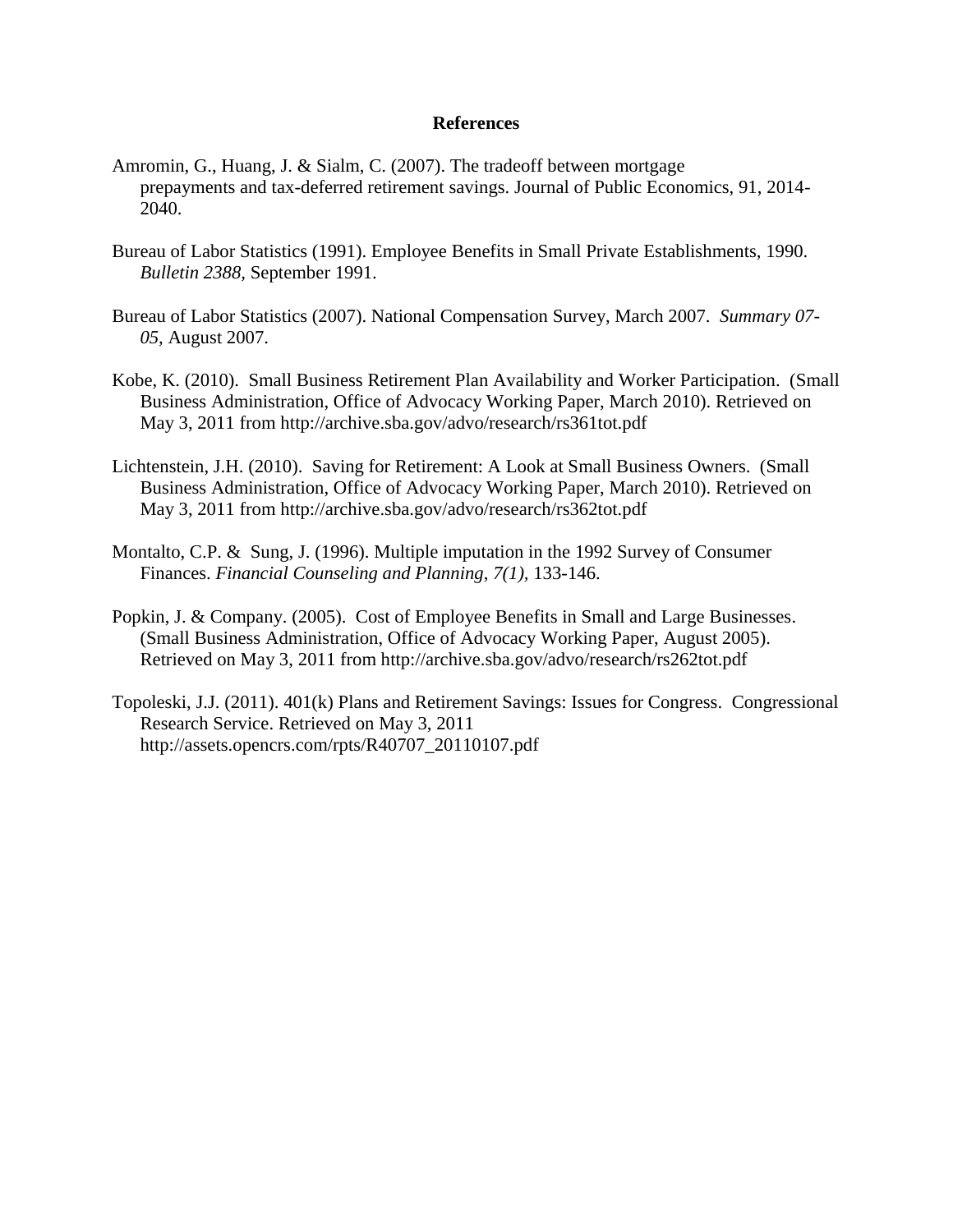|  | Table 1 Descriptive Statistics of Non-Tax-Deferred Owners and Tax-Deferred Owners |  |  |
|--|-----------------------------------------------------------------------------------|--|--|
|  |                                                                                   |  |  |

| <b>Variable</b>                  | Non-                         | <b>Tax-Deferred</b> |
|----------------------------------|------------------------------|---------------------|
|                                  | <b>Tax-Deferred</b><br>Owner | Owner               |
| <b>Financial Planner</b>         | 15.83%                       | 33.54%              |
| Marginal Tax Rate                | Mean= $14.35%$               | Mean= $24.69%$      |
| <b>Liquidity Savings Needs</b>   |                              |                     |
| <b>Liquidity Constrained</b>     | 31.59%                       | 8.75%               |
| <b>Income Uncertain</b>          | 44.73%                       | 34.23%              |
| <b>Expect Economy Worsen</b>     | 27.42%                       | 19.59%              |
| <b>Retirement Savings Motive</b> | 34.46%                       | 51.71%              |
| Demographic                      |                              |                     |
| Age                              | $Mean = 45.92$               | Mean= $52.27$       |
| <b>College Degree</b>            | 36.51%                       | 65.48%              |
| White                            | 74.46%                       | 90.82%              |
| <b>Financial Assets</b>          |                              |                     |
| $1st$ Quintile                   | 21.69%                       | 7.91%               |
| $2nd$ Quintile                   | 33.41%                       | 9.85%               |
| $3rd$ Quintile                   | 20.29%                       | 18.74%              |
| $4th$ Quintile                   | 15.00%                       | 27.81%              |
| $5^{\text{th}}$<br>Quintile      | 9.61%                        | 35.69%              |